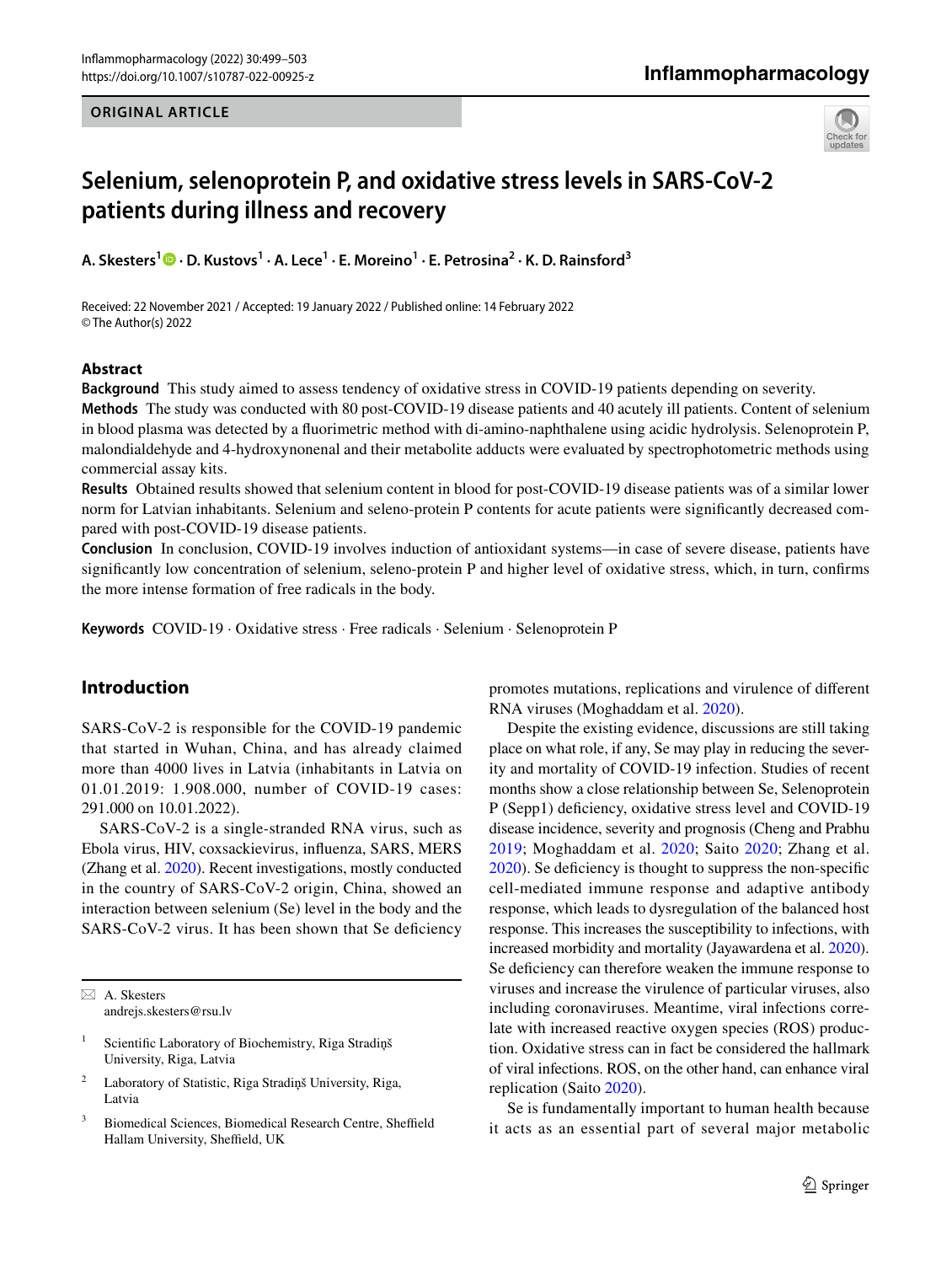pathways, such as antioxidant defense functions, immune functions and is incorporated in more than 20 seleno-proteins (SelP). Sepp1 is one of the most important selenoproteins. It is well known that Se has a protective efect against some forms of cancer, it decreases cardiovascular disease mortality, regulates the infammatory mediators in pulmonary diseases, etc.

Besides, Se plays complex roles in the immune system, especially in the oxidative stress processes. The main pathways of ROS-producing systems include mitochondrial oxidative phosphorylation, phagocytic cell NADPH oxidase, xanthine oxidase. Se is an essential ultra-trace element, which is incorporated into more than 20 SelP, as selenocysteine in their active center (Guillin et al. [2019\)](#page-3-2).

Sepp1 is an extracellular, monomeric glycoprotein that contains up to 10 seleno-cysteine residues in the polypeptide chain. In human plasma, it accounts for at least 40% of the total Se concentration. Sepp1 can bind to heparin, cell membranes and is associated with endothelial cells. Sepp1 is considered to function as an extracellular oxidant defense; in human plasma, it protects against peroxy-nitrite-mediated oxidation and reduces phospholipid hydro-peroxide in vitro. Its concentration in plasma varies much with Se intake as immunochemical assays have demonstrated, but other factors may also have an infuence (Åkesson et al. [1994\)](#page-3-3).

Some of these SelP are important for defense from viral infections, oxidative stress and participate in thyroid hormone metabolism. A recent investigation showed that Se deficiency is associated with greater susceptibility to viral RNA infections and more severe outcomes (Hiffler and Rakotoambinina [2020](#page-3-4)). Similar to Se, SelP such as Sepp1, are essential for an efective immune response to diferent infections.

Among the 25 SelP genes identifed to date, several have important cellular functions in antioxidant defense, cell signaling and redox homeostasis. There are many ways in which the host metabolism could be afected during viral infections, leading to a dysregulation of redox homeostasis and therefore oxidative stress. Viral pathogens usually induce oxidative stress by increasing the generation of ROS and alternating the cellular ROS scavenging or dis-mutation systems. It is known that Se and SelP, however, play important roles in controlling redox homeostasis (Guillin et al. [2019](#page-3-2)).

Oxidative stress (OS) is a biological circumstance driven by the imbalance between pro-oxidant and antioxidant equilibrium (Taso et al. [2019\)](#page-4-3). OS is caused by free radicals (FR), reactive oxygen species (ROS) and RNS which damage lipids, proteins, bio-membranes, DNA and many other macromolecules. The degree of lipid peroxidation is often used as an indicator of OS-mediated damage. Whereas, the concentration of malondialdehyde (MDA) and 4-hydroxynonenal (4-HNE) and their metabolite adducts in the whole blood, blood plasma, serum, other body liquors, and tissues are generally used as biomarkers of lipid peroxidation.

In recent decades, Latvian agriculture has mainly used mineral fertilizers produced in Finland and Sweden, which are enriched with microelements, including Se. This has increased the amount of trace elements, including Se, in local foods. Consequently, Se deficiency in the population of Latvia has decreased in the last 10−15 years (Kumerova et al. [1998](#page-3-5), [2000](#page-3-5)).

Consequently, in the feld of public health, one of the priority areas is the reduction of Se defciency.

The aim of this study was to detect levels of Se, Sepp1, MDA and 4-HNE adducts in the acute period. First, in patients hospitalized in Pauls Stradiņš Clinical University Hospital in the COVID-19 department or intensive care unit, and patients 2 months following their discharge from the hospital. Thus, several hypotheses would be tested, including Se defciency may reduce immunity and thus contribute to the high incidence of COVID-19; the degree of Se and/or Sepp1 deficiency may be directly related to the severity and prognosis of the disease; oxidative stress directly afects the incidence and severity of the disease.

#### **Materials and methods**

The study was conducted with 80 post-COVID-19 disease patients and 40 acutely ill patients. The study was performed in accordance with The Declaration of Helsinki, Guidance on Good Clinical Practices, and applicable regulatory requirements. This clinical trial was part of the research Programme of Latvia "Clinical, biochemical, immunogenetic paradigms of COVID-19 infection and their correlation with socio-demographic, etiological, pathogenetic, diagnostic, therapeutically and prognostically important factors to be included in guidelines". Content of Se in blood plasma was detected by a fluorimetric method with diamino-naphthalene using acidic hydrolysis. Inter-assay and  $intra-assay coefficients of variation were < 12$ , as determined with a commercial TraceCERT Se Standard for AAS, cat No 89498-250ML, Sigma-Aldrich, USA and human reference serum sample Trace Elements Serum L—1, SeroNorm™, SERO AS, Billingstad, Norway. Other chemicals produced by Sigma-Aldrich, USA. SelP were detected using Human Sepp1 ELISA kit, Cat No CSBEL 021018 HU, CUSABIO BIOTECH CO, Ltd, Wuhan, China, according to the manufacturer's instructions. MDA was detected using OxiSelect™ TBARS (MDA Quantitation) Assay kit, Cat No STA-330, Cell Biolabs, Inc, San Diego, CA, USA, to the manufacturer's instruction. 4-HNE Adducts were detected using OxiSelect™ HNE Adduct Competitive ELISA kit, Cat No STA-838, Cell Biolabs, Inc, San Diego, CA, USA, according to the manufacturer's instructions. The absorption spectrum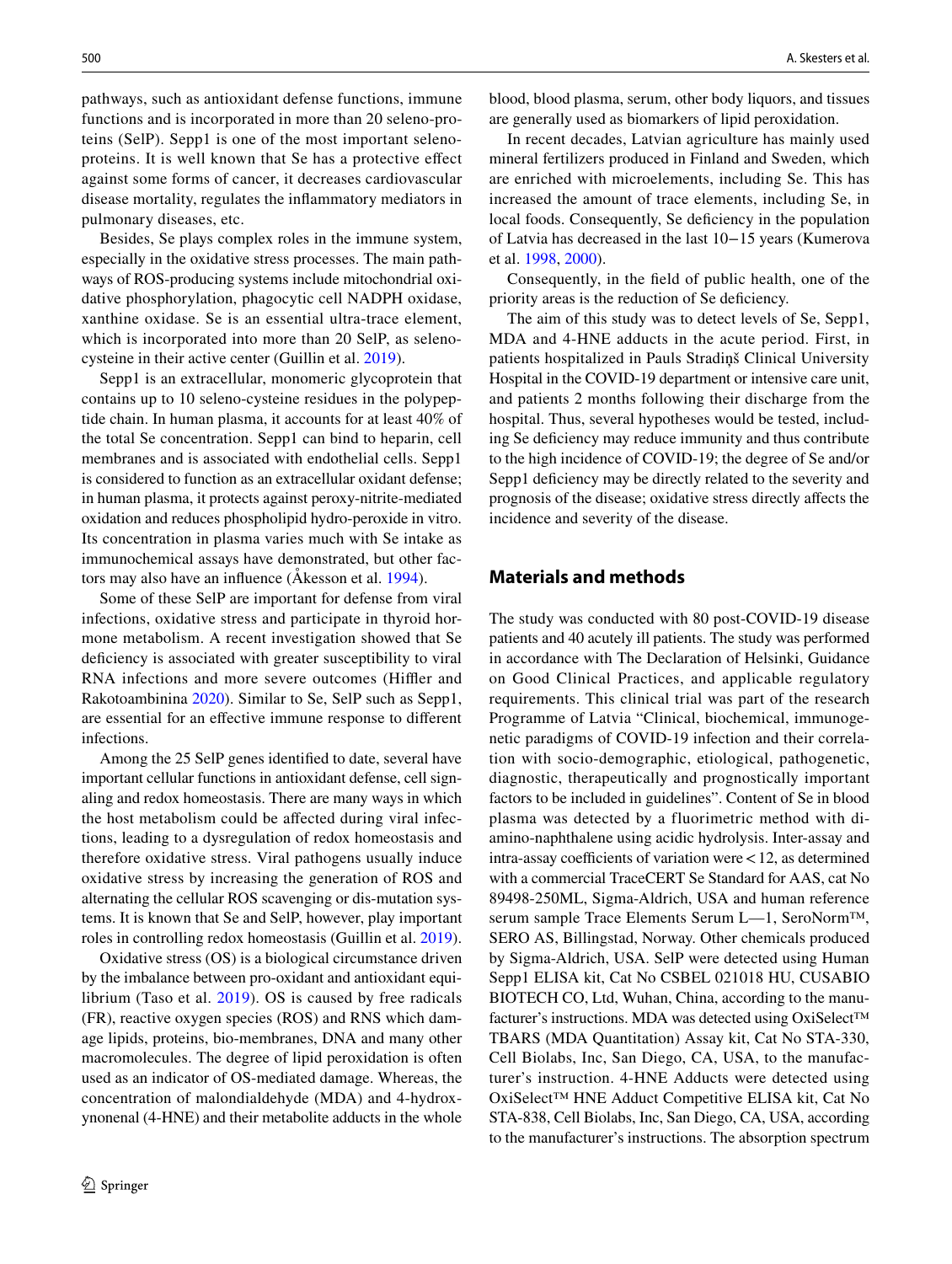<span id="page-2-1"></span>**Table 1** Results of investigated parameters in diferent groups

| Parameter        | Acute,<br>$N = 401$ | Spring-summer wave,<br>$N = 40^1$ | Summer-autumn wave,<br>$N = 40^1$ | $p$ value |
|------------------|---------------------|-----------------------------------|-----------------------------------|-----------|
| <b>Se</b>        | 69.7 $(20.8)^a$     | 84.6 $(20.7)^{b}$                 | $88.2(27.2)^b$                    | 0.001     |
| Sepp1            | 4.5 $(2.4)^{b}$     | 5.5 $(2.2)^{b}$                   | $6.8(2.3)^{a}$                    | < 0.001   |
| <b>MDA</b>       | 26.6(10.8)          | 31.0(18.6)                        | 26.6(10.8)                        | 0.268     |
| 4-HNE Add        | 5.1 $(2.4)^a$       | $3.4(1.9)^{b}$                    | 3.9 $(1.8)^{b}$                   | < 0.001   |
| $Log(4-HNE Add)$ | $1.5(0.5)^{a}$      | $1.1(0.5)^{b}$                    | 1.3(0.4)                          | < 0.001   |

All the parameters and results are available without bold

1 Average (SD)

<sup>2</sup>ANOVA

was measured using multimodal microplate reader SPARK, TECAN, Austria. Blood samples for analysis were collected in BD Vacutainer LH 170 I.U Plus Blood Collection tubes, centrifuged at 1500 g + 4 °C for 10 min. Blood plasma was aliquoted into cryogenic tubes and frozen at  $-80$  °C prior to analysis.

## <span id="page-2-0"></span>**Results**

A total of 120 patients qualified for analysis and were enrolled in this study. Blood plasma Se, Sepp1, MDA and 4-HNE adduct status were evaluated from all patients samples. Patients were divided into three groups: infected with COVID-19 in the spring–early summer period (1st wave), summer–autumn patients (2nd wave), and acutely ill patients, with two subgroups: patients treated in the COVID-19 unit and patients who were treated in the intensive care unit  $(20+20)$ . Mean concentrations in the population of Se, Sepp1, MDA and 4-HNE adducts were obtained from previous years' studies in practically healthy adults (*n*=195, mean age 49, range 21–59) (Kumerova et al. [2000;](#page-3-5) Skesters and Voicehovska [2004](#page-4-4)). The [results](#page-2-0) of the study showed statistically signifcant diferences between both acute patients and those who were already ill. [Results](#page-2-0) difered in both plasma Se, Sepp1 as well as HNE adducts as an indicator of oxidative stress. Compared to the accepted norm in practically healthy people, the content of Se and SelP was signifcantly lower in all groups, but the oxidative stress markers MDA and HNE were many times higher than the accepted upper limit.

Our [results](#page-2-0) showed that Se content in blood for post-COVID-19 disease patients was of a similar lower norm for Latvian inhabitants with little differences between spring–summer (1st wave) and summer–autumn (2nd wave). Conversely, Se content for acute patients was signifcantly decreased compared with post-COVID-19 disease patients: 69.7 µg/L and 84.6 µg/L and 88.2 µg/L, respectively. Even greater changes are seen when patients treated in intensive

care units are excluded. The plasma of these patients contained only 59.3 µg/L of Se.

Our study showed that the contents of Sepp1 in plasma were accordingly 4.5 mg/mL for acute patients, 5.5 mg/mL 1st wave and 6.8 mg/mL 2nd wave post-COVID-19 patients. New research reveals the crucial role of SePP1 in neuroprotection under oxidative stress.

Our [results](#page-2-0) showed extremely high levels in all patients groups—acutely ill and post-COVID-19 groups. In all patient groups, plasma levels of MDA were many times higher than those of healthy people, 26.6  $\mu$ M/L, 31.0  $\mu$ M/L, and 26.6 µM/L accordingly.

A diferent picture is formed by determining the plasma concentration of 4-HNE adducts. 4-hydroxynonenal is a lipid peroxidation product derived from oxidized ω-6 polyunsaturated fatty acids such as arachidonic acid. 4-HNE is widely used as a marker of lipid peroxidation. The highest level is reached in the blood of acute patients, the concentration of 4-HNE is slightly diferent in the group of summer-autumn patients and even lower—in the group of spring–summer patients, respectively, 5.1 µg/L, 3.4 µg/L and 3.9 µg/L (Table [1](#page-2-1)).

## **Discussion**

The results obtained in the study regarding the concentration of Se and Sepp1 in the blood plasma can be assessed as low (diseased) and as extremely low—in acute patients. It is very important to detect this Se and Sepp1 defciency in the body, especially in patients in intensive care, where the Se concentration in the body turned out to be catastrophically low  $59.3 \pm 16.1$   $\mu$ g/L, respectively, the extreme limits (min/ max) were from 75.4 µg*/*L to 43.2 µg*/*L. A similar situation is observed for changes in Sepp1 levels during the course of the disease—the smallest change is in acute patients, slightly higher in diseased patients. This, in turn, indicates complications not only because of Se as an antioxidant and SelP as a transport protein, but also due to an overall antioxidant defciency in life processes in the body. There can be insufficient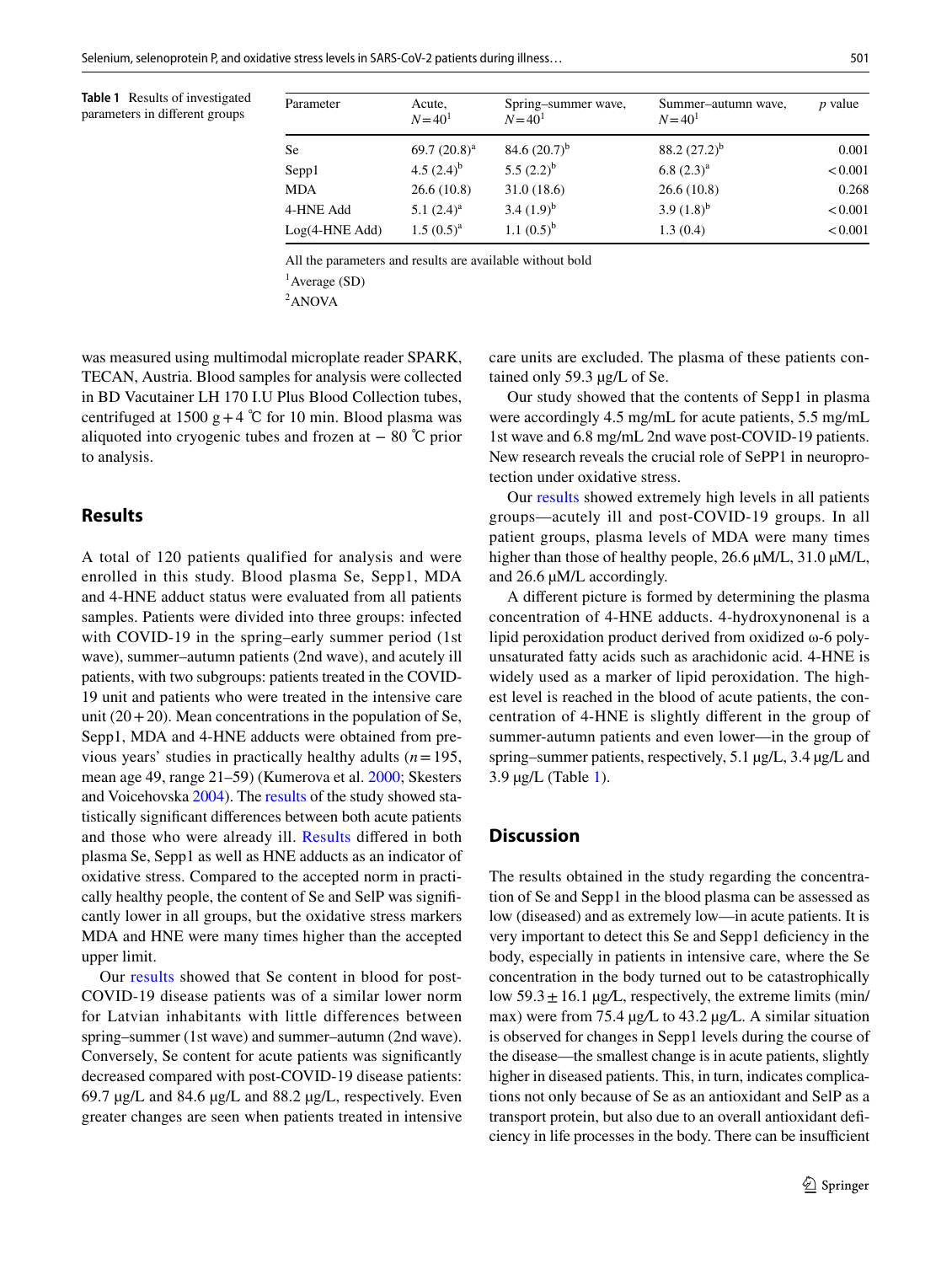synthesis of certain enzymes (GPx family), hormones and related promoters (5-deiodinase, thyroid hormones), other SelP, and also a major infuence on the immune function and immune response to COVID-19 disease.

Jayanta Talukdar et al., already showed that natural antioxidants, such as astaxanthin (ASH), can work as therapeutic agents against infammatory cytokine storm and reduce associated risks in COVID-19 infection (Talukdar et al. [2020](#page-4-5)). A synergistic therapeutic approach with the inclusion of natural immuno-suppressants to relieve the cytokine storm could offer a great treatment potential (Peter et al. [2021](#page-4-6)). Accordingly, published data on Se and SelP role in hyper-cytokinemia support the hypothesis that Se adequacy prevents excessive cytokine activation in infectious, infammatory and oncological models (Tseng et al. [2013;](#page-4-7) Fehr et al., [2017;](#page-3-6) Qian et al., [2019](#page-4-8)). Moreover, for COVID-19 disease, an association between more-thanadequate selenium intake/status and a higher cure rate has been identifed (Zhang et al. [2020](#page-4-0)). It is known that the acute infection phase in COVID-19 lasts only a few weeks in typical cases, which is comparable to the time frame over which daily doses of 1 mg Se have been used in sepsis and critical care applications (Hardy et al. [2012](#page-3-7); Manzanares et al. [2013](#page-3-8)). Based on that, over a similar time period, a comparable supra-nutritional dose of selenium would be very unlikely to result in toxicity in COVID-19 patients and might be benefcial in those with moderate-tosevere symptoms. However, the potential beneft of such a strategy would need to be tested clinically, preferably in a randomized, controlled trial (Zhang et al. [2020](#page-4-0)).

### **Conclusion**

Based on the obtained results, we can conclude the following: in case of severe disease, the patient has a lower concentration of Se and Sepp1; the opposite tendency is observed in the case of oxidative stress—the more severe the course of the disease, the higher the level of oxidative stress, which, in turn, confrms the more intense formation of free radicals in the body.

After developing COVID-19, we also found decreased levels of Se and Sepp1 in the body after a period of two to three months, while high levels of oxidative stress (chronic) remained.

We agree with J. Zhang et al. on the need to use organic Se preparations and natural antioxidants as adjunctive therapy for preventive purposes, during illness and recovery (Zhang et al. [2020](#page-4-0)).

**Funding** The present study was part of the research Programme of Latvia "Clinical, biochemical, immunogenetic paradigms of COVID-19 infection and their correlation with socio-demographic, etiological, pathogenetic, diagnostic, therapeutically and prognostically important factors to be included in guidelines".

#### **Declarations**

**Conflict of interest** The authors declare that they have no confict of interest.

**Research involving human participants and/or animals** This study was performed in accordance with The Declaration of Helsinki, Guidance on Good Clinical Practices, and applicable regulatory requirements.

**Open Access** This article is licensed under a Creative Commons Attribution 4.0 International License, which permits use, sharing, adaptation, distribution and reproduction in any medium or format, as long as you give appropriate credit to the original author(s) and the source, provide a link to the Creative Commons licence, and indicate if changes were made. The images or other third party material in this article are included in the article's Creative Commons licence, unless indicated otherwise in a credit line to the material. If material is not included in the article's Creative Commons licence and your intended use is not permitted by statutory regulation or exceeds the permitted use, you will need to obtain permission directly from the copyright holder. To view a copy of this licence, visit<http://creativecommons.org/licenses/by/4.0/>.

### **References**

- <span id="page-3-3"></span>Åkesson B, Bellew T, Burk RF (1994) Purifcation of selenoprotein P from human plasma. Biochim Biophys Acta 1204(2):243–249. [https://doi.org/10.1016/0167-4838\(94\)90014-0](https://doi.org/10.1016/0167-4838(94)90014-0)
- <span id="page-3-0"></span>Cheng WH, Prabhu KS (2019) Special issue of "optimal selenium status and selenoproteins in health." Biol Trace Elem Res 67:90–800
- <span id="page-3-6"></span>Fehr AR, Channappanavar R, Perlman S (2017) Middle east respiratory syndrome: emergence of a pathogenic human coronavirus. Annu Rev Med 68:387–399. [https://doi.org/10.1146/annur](https://doi.org/10.1146/annurev-med-051215-031152) [ev-med-051215-031152](https://doi.org/10.1146/annurev-med-051215-031152)
- <span id="page-3-2"></span>Guillin OM, Vindry C, Ohlmann T, Chavatte L (2019) Selenium, selenoproteins and viral infection. Nutrients 11(9):2101. [https://doi.](https://doi.org/10.3390/nu11092101) [org/10.3390/nu11092101](https://doi.org/10.3390/nu11092101)
- <span id="page-3-7"></span>Hardy G, Hardy I, Manzanares W (2012) Selenium supplementation in the critically ill. Nutr Clin Pract 27(1):21–33. [https://doi.org/](https://doi.org/10.1177/0884533611434116) [10.1177/0884533611434116](https://doi.org/10.1177/0884533611434116)
- <span id="page-3-4"></span>Hiffler L, Rakotoambinina B (2020) Selenium and RNA virus interactions: potential implications for SARS-CoV-2 infection (COVID-19). Front Nutr 7:164.<https://doi.org/10.3389/fnut.2020.00164>
- <span id="page-3-1"></span>Jayawardena R, Sooriyaarachchi P, Chourdakis M et al (2020) Enhancing immunity in viral infections, with special emphasis on COVID-19: a review. Diabetes Metab Syndr Clin Res Rev 14(4):367–382.<https://doi.org/10.1016/j.dsx.2020.04.015>
- <span id="page-3-5"></span>Kumerova AO, Lece AG, Skesters AP et al (2000) Antioxidant defense and trace element imbalance in patients with postradiation syndrome: first report on phase I studies. Biol Trace Elem Res 77(1):1–12. <https://doi.org/10.1385/BTER:77:1:1>
- <span id="page-3-8"></span>Manzanares W, Langlois PL, Hardy G (2013) Selenium pharmaconutrition in sepsis: to give or not to give? Is this still the question? Nutrition 29:1429–1430. [https://doi.org/10.1016/j.nut.2013.05.](https://doi.org/10.1016/j.nut.2013.05.010) [010](https://doi.org/10.1016/j.nut.2013.05.010)